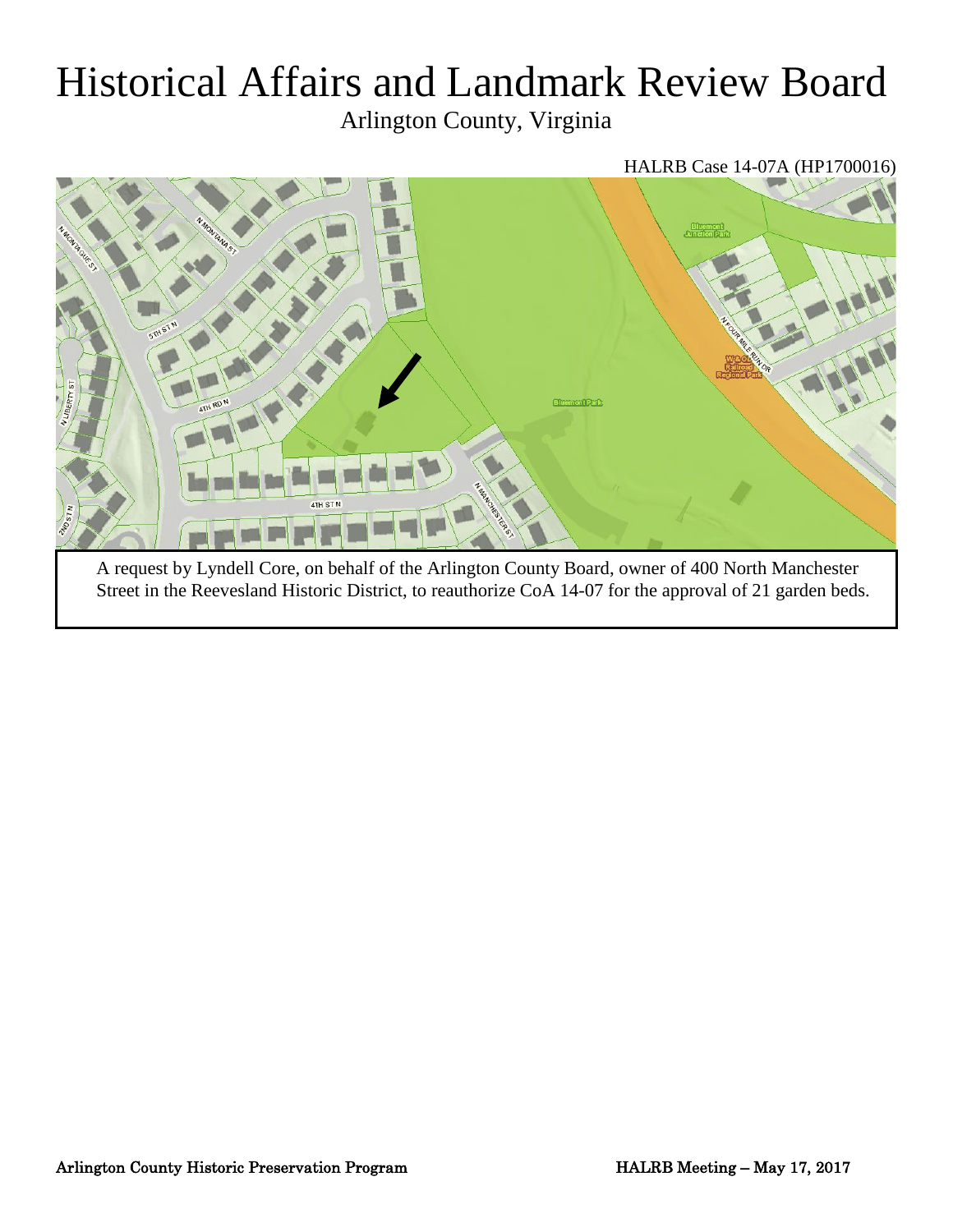HALRB/Design Review Committee Report Meeting Date: May 3, 2017

#### For DRC *(circle those present)*: **Robert Dudka, Charles Craig, Andrew Wenchel, Tova Solo, Joan Lawrence, John Peck**

For Arlington County *(circle those present)*: **Cynthia Liccese-Torres, Rebeccah Ballo, John Liebertz**

Case #14-07A Agenda Item # 3

Application Complete

Application Incomplete

Applicant(s): Arlington County For Applicant(s): Lyndell Core (See attached application for applicant, address, name of property and property description, drawings, photographs, and proposed scope of work.)

Design Recommendations:

#### 1. No Comment.

#### **Findings:**

- Return to next DRC meeting
- X Send to HALRB

#### **If sent to HALRB, recommended action is:**

 $X$  Place on consent agenda

\_\_\_\_\_ Place on discussion agenda:

- \_\_\_\_\_ Recommend approval of CoA, with DRC design recommendations and/or additional information provided
- \_\_\_\_\_ Recommend deferral of ruling on CoA (explanation):
- \_\_\_\_\_ Recommend denial of CoA (explanation):
- \_\_\_\_\_ No recommendation.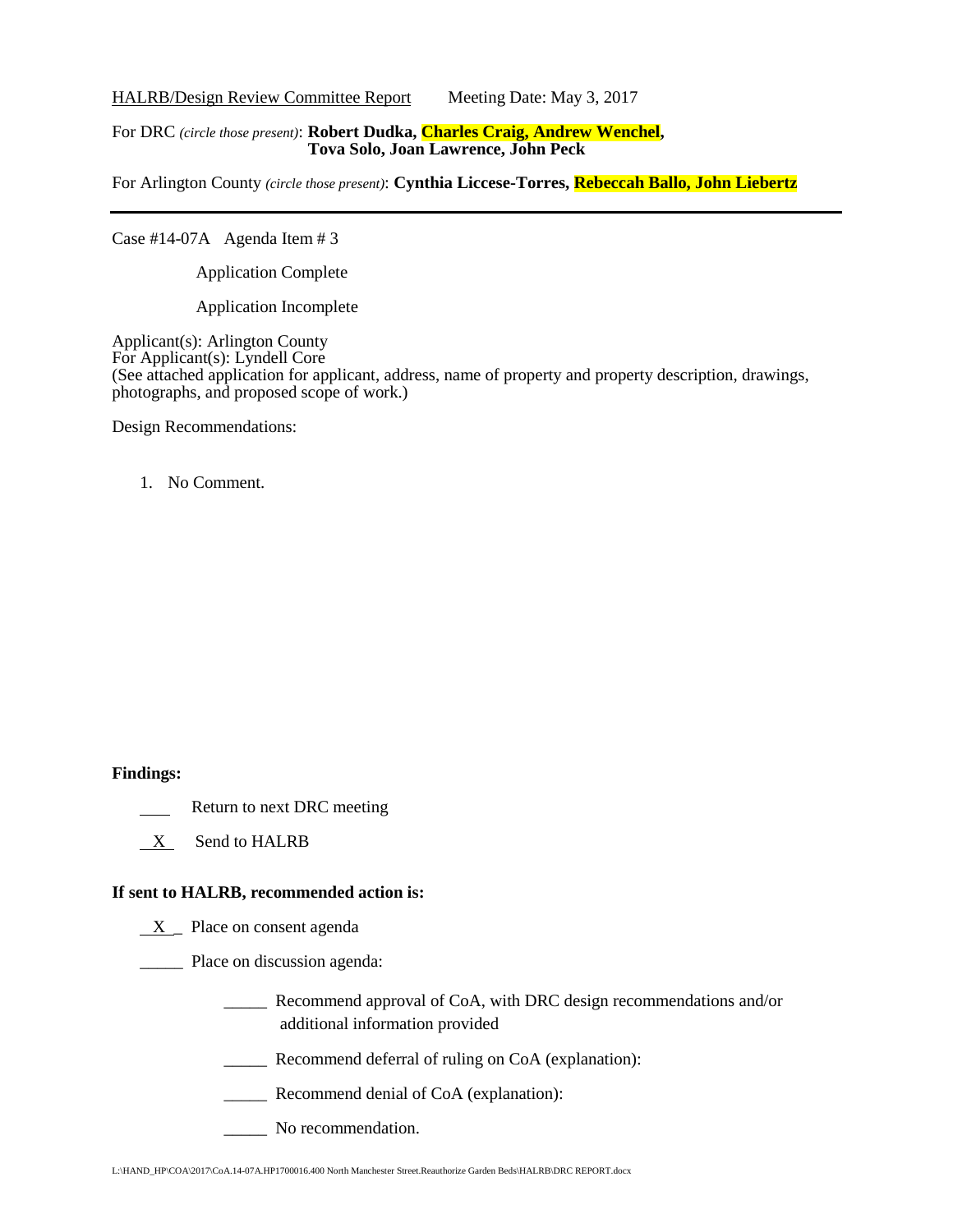

### **CERTIFICATE OF APPROPRIATENESS STAFF REPORT**

To: HALRB From: John Liebertz, Historic Preservation Planner Date: May 10, 2017 Subject: 400 North Manchester Street, CoA 14-07A, Reevesland Historic District

#### **Background Information**

The Reevesland farmhouse is a two-story building with a stone foundation. Reevesland has the distinction of being the last operating dairy farm in Arlington. Originally known as the Torreyson Farm, the land was purchased in 1863 by William H. Torreyson, who built a tenant house in 1865. In 1898, it became the home of Torreyson's daughter, Lucy and her husband, George Reeves. The last owner of the original property and farmhouse was Nelson Reeves, son of George Reeves. Arlington County designated the property as a local historic district in 2004.

On behalf of the Reevesland Learning Center, Arlington County's Department of Parks and Recreation (DPR) prepared the applications to install eight raised gardening beds in 2011 (CoA 11-01) and an additional 13 raised gardening beds in 2014 (CoA 14-07). Since 2011, the Reevesland Learning Center has focused on working with school age children to grow plants that will be harvested for consumption.

#### **Proposal**

This proposal is a reauthorization for the construction and continued use of up to 21 raised wood gardening beds with row covers in the Reevesland Historic District. Of note, the garden beds are located within the public park and not within the farmhouse parcel per the pending Unified Residential Development. At this time, only 18 of the 21 beds have been constructed but the reauthorization would allow for the expansion of the beds as approved in CoA 14-07. DPR is requesting a three-year authorization instead of a yearly review.

#### **DRC and HALRB Review**

The DRC heard this case at its May 2017 meeting. The committee had no comments on the application and recommended a three-year authorization for the garden beds.

#### **Discussion and Recommendation**

Staff finds that this application by DPR continues to meet the intent of *The Secretary of the Interior's Standards*, specifically Standards 9 and 10:

9. New additions, exterior alterations, or related new construction shall not destroy historic materials that characterize the property. The new work shall be differentiated from the old and shall be compatible with the massing, size, scale, and architectural features to protect the historic integrity of the property and its environment.